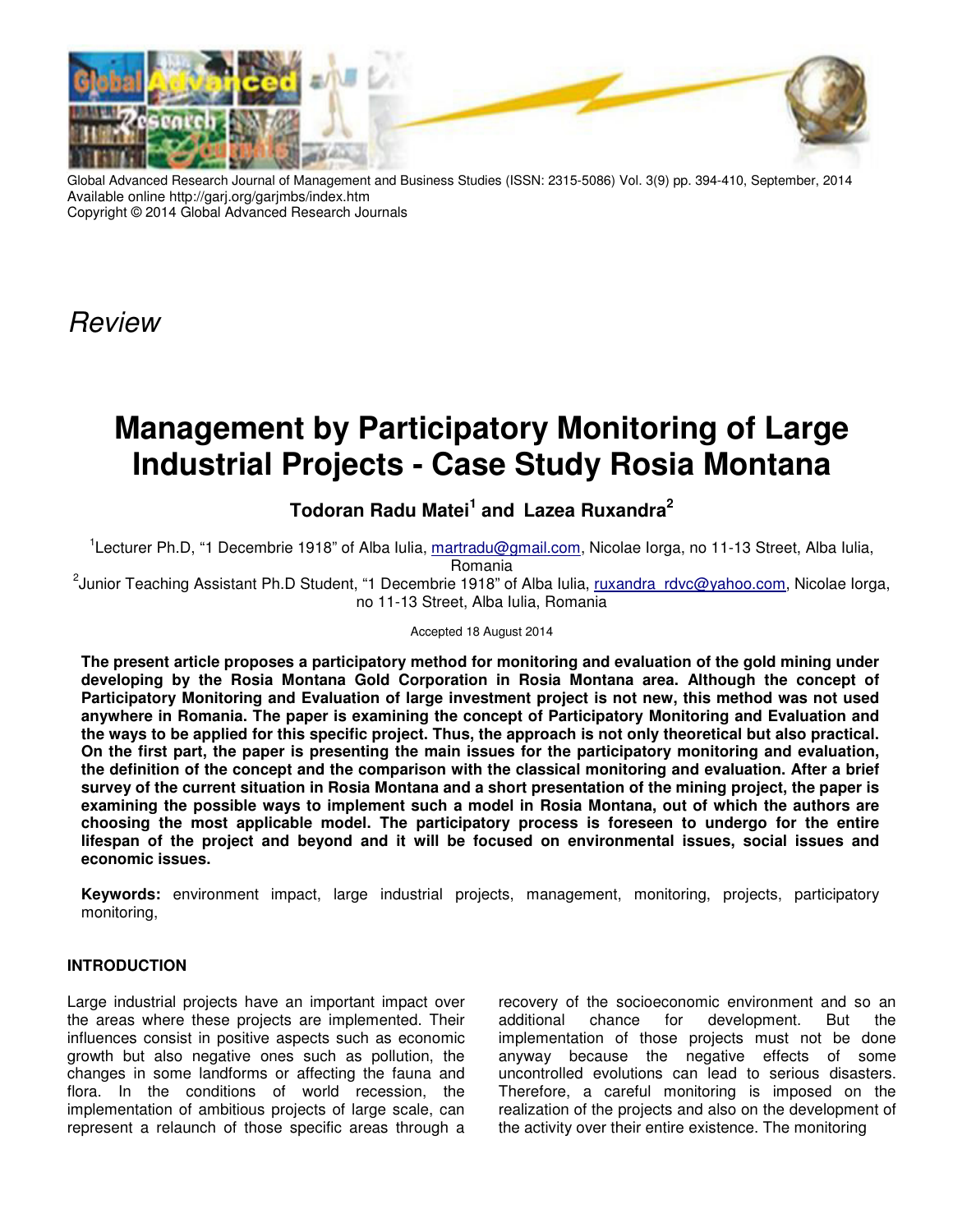methodology is, of course is a highly diversified one. One of this method is "participatory monitoring", the method in which a group of researchers from the "1 Decembrie 1918" University of Alba Iulia whishes to propose as a being a possible solution to one of the biggest mining projects from Europe, namely "the Rosia Montana Gold Corporation Project". In this way the group conducted by Lecturer PhD. Radu Matei Todoran worked for a period of two years to a research related to the above mentioned method in the case of Rosia Montana. In the present article we will present certain aspects of this research.

Mining is without question one of the most important activities of the global economy. A complex activity both in itself (requiring modern technologies often sophisticated or even dangerous) and also for its developing role, managing to become a driving force to boost significantly the evolution of many other activities. In this context in the areas where the mining activities are working they become high interest areas for investment. triggering the creation of new working places, development of infrastructure, of education, related industries in the extraction process by providing equipment ranging from extraction to protection of persons or the environment. Mining therefore represents a chance for development and in some cases even rescue economies that are in difficulty. Finland is one of the most competitive European economy and is based, among others, on a well-developed mining sector, supported by a stable legislation, trained manpower, adequate infrastructure, support from state authority and, a very important fact, a positive attitude towards mining population. In contrast to what has been said here about Finland, we find another EU country, Greece. Relying more on the touristic potential of the country, it seems that Greece has forgotten the mineral resources of its soil. However the Greek authorities have recently approved European Goldfields Company to begin working for the opening of two gold mines. Could this be a chance to emerge from the crisis? Some experts respond positive, considering the strong positive chance to restart the mining activity as a possible avoidance of the collapse that threatens their economy. Being somewhat in a different situation, Romania, faces a different range of problems than her sisters from the European Union. Thus in Romania - a country with significant and varied natural resources, mining has always been considered a difficult, dangerous and inefficient activity. This is because mining activities were based on old technologies, working accidents were significant and mining areas were significantly avoided by wellness. According to the directives of communist authorities, working places created indirectly were not found in the neighborhood of exploitation but, following a questionable principle of "uniform development of all areas of the country" were dispersed. Thus in the Jiu Valley a famous coal area, there weren't any factories

that produced rolling material for mining exploitation, companies for measurement and control equipment couldn't be found, there was no manufacturer for pumps, ventilation installations etc. Due to these deficiencies, along with the transition to the "market economy" the status of mining areas was aggravated due to the lack of a national strategy related to privatization and development of mining areas. Moreover, the miners were considered "a mass of maneuver" in the first years after 1989 and used in political purposes. In the consciousness of the Romanians was induced also the fact that the most expensive energy is the one obtained from fossil fuels (therefore from extraction activities) to create a psychosis that generated a certain attitude of rejection towards everything related to mining.

Exploitation of natural resources in generally, and goldsilver ores, in particular, has an obvious positive impact on host communities. Potential benefits related to the balancing of external balance of payments due to export, in the case of less industrialized states, or by reducing imports of primary resources, in the case of industrialized countries, increasing foreign direct investment, technology transfer, human and physical infrastructure development associated with the mining projects, an increase from tax revenues and royalty fee, an increase in employment rates and the demand through the multiplier effect.

Despite the certain benefits for the beneficiary communities, mining projects raise a number of concerns in the community. In general, the problems that draw attention to the community members can be summarized as following:

• Will I have a job in the new investment?

• What are my direct benefits from the investment?

• In what way the investment will immediately and directly affect me?

• What happens to me after the investment ends?

Community as a whole, especially under the influence of external factors, will develop other interests towards the investment project:

• What are the medium and long term benefits for the community?

• What is the environmental impact?

• What is the impact on cultural heritage?

• How will it affect future economic development?

In the absence of a coherent appeal, these issues of interest to the community can easily be turned into sources of disproof.

#### **Legislation**

From the beginning it should be noted the fact that the establishment of a monitoring and a participatory evaluation has not the meaning to replace - and cannot – the monitoring and evaluation actions conducted under the law institutions of Romania. These activities are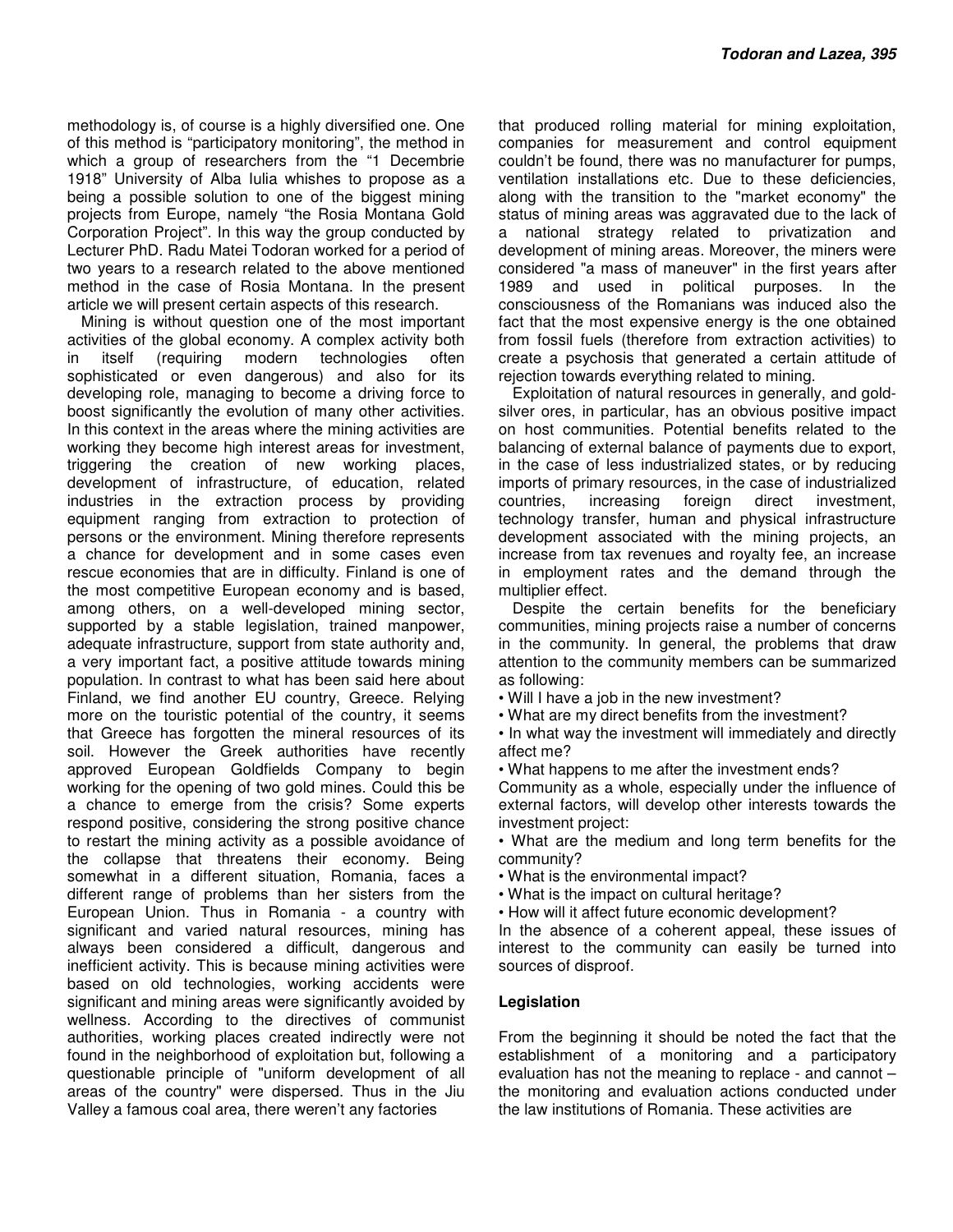based on the law, are conducted constantly and materialize through inspection reports, observation notes, etc. and if a violation of the law is being found, the next action is the sanction and measures of correcting the situation are disposed. Classic monitoring, made under the law supervision, does not require a participatory approach but is an expression of law enforcement by the State, which is the only holder of that power. The facts of monitoring and control of legal effects are also different from what follows through the participatory approach. From the point of view of law, control and monitoring is carried out in order to verify the application of the law, identifying risk areas and preventing the risks, also in the purpose of identification the violations of laws, sanctioning the violations and restore legality.

World Resource Institute conducted an analysis (World Resource Institute, 2009) on several national legislations regarding the community involvement in major industrial projects. According to this analysis, national legislations address different the problem: "Some countries have strong laws destined for communities' involvement and their application is effective. Other countries have adopted good legislations but only on paper and their application are not effective, while others did not incorporate community involvement in the legislation." (World Resource Institute, 2009, pg.14). An interesting example mentioned in this document is the Philipines mining legislation, which explicitly promotes participatory monitoring from the local communities by requiring the establishment of a multiparty monitoring team that includes representatives from the affected local communities. (World Resource Institute, 2009, pg.13).

National legislation in Romania does not include the obligativity for implication of the communities in the developing and operating of the large industrial projects. There are, however, provisions that impose on the investor tasks the achieving and documenting a consultative process through which stakeholders can express their opinion, can bring opposition and questions or simply to participate in a public consultation.

According to the Environmental Law no. 137 from 29 December 1995 with the further modifications and additions at art. 63 it is provided that "environmental protection authorities and local councils will initiate action to inform and participate in public debates regarding urban development programs and municipal services, over the importance of measures destined for environmental protection and human settlements". In Section 1 Duties and responsibilities of environmental protection authority in Article 64 "the central authority for environmental protection has the following duties and responsibilities: ..... c) to create the organizational framework that allows access to information and participation in environmental decisions - policies, regulations, licensing procedures, development plans and spatial planning - for other authorities of central public administration and local non-governmental organizations

and population ....... p) to regularly consult with representatives of NGOs and with other representatives of civil society to establish general environmental strategy and decision making in cases that could affect the environment;"( Environmental Law no. 137, 29 December 1995)

Public involvement in consultative processes and is established in GD 1076/2004 regarding the establishment procedure of environmental assessments for plans and programs, normative act that transposes into national legislation Directive 85/337/EEC, as amended by Directive 97/11/EC. According to the G D, the public represents one or more individuals or legal persons and, in accordance with national legislation practice, the associations, organizations or groups belonging to them (art. 2, lett. D). According to art. 7 aligned. 1 "environmental assessment procedure is applied by the authority holder of the plan or program in collaboration with the competent environmental authorities, with the consultation with central and local health authorities and with those interested in the effects of implementing the plans and programs, and if the case, the public opinion and it ends with issuing the environmental permit for plans or programs" and in the  $3<sup>rd</sup>$  alignment provides that "Public participation in the environmental assessment procedure is done effectively since the initiation of the plan or program". Despite this provision, that speaks about public participation the procedure is actually consultative one, in which the participatory process is limited to a series of punctual debates and limited in time and to ask questions toward the public, questions that must be answered by the economic operator.

Similar provisions as content and procedure can be found in GD 445/2009 on the assessment of the impact of certain public and private projects on the environment. In this normative act, the public and interested public are differentiated, the interested public is defined as the public affected or potentially affected by the procedure of evaluation the environmental impact as integrated part of the releasing procedure for development approval or having an interest in that procedure, in the sense of this definition, non-governmental organizations promoting environmental protection and meeting legal requirements are considered as having an interest.( GD 445/2009)

The law for improvement of the territory also contains provisions regarding public consultation and references to the consultation of population are contained in the Mining Law. Thus, at art. 3, paragraph 26, defines Remaking Plan as "measures of restoration and environmental rehabilitation in exploration/exploitation having into consideration the options of local communities regarding the usage of perimeter and which contains technical project for realizing them".( Mining Law 85/2003)

Participatory approaches are found early in the national legislation regarding regional development. So according to article 2, al. 3, of Regional Development Law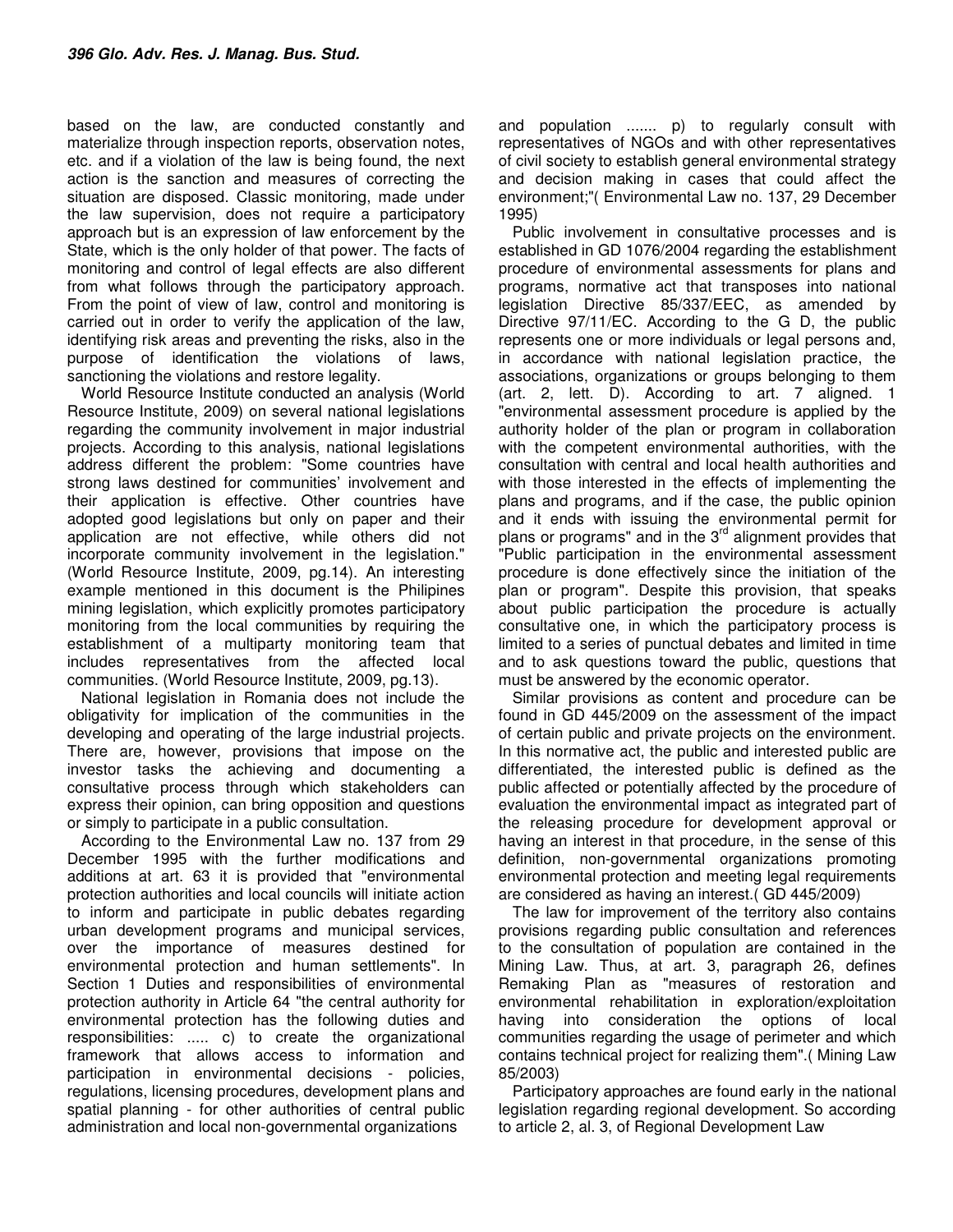"Principles underlying achieving of regional development policy are: subsidiary, decentralization, partnership."(Regional Development Law 315/2004)

National legislative resources analyzed above refer almost exclusively to public consultation for general validation or invalidation or specific of certain actions or activities. The participatory component represented by public consultation does not correspond to the characteristics of the monitoring and participatory evaluation as they are presented in the literature from the domain. Moreover, the efficiency and effectiveness of public consultation procedure are questionable. A European Commission report shows that European practice in the field of public consultation is diverse and the results are not necessarily those followed.

The most advanced participatory approach found by us in the national legislation is the one provided by GD 1115/2004, regarding the elaboration of partnership of the National Development Plan. From these provisions it can be drawn intention of the legislator to achieve at least some of the objectives defined in the literature in the domain as being those of monitoring and participatory evaluation - knowledge transfer, assuming the results after a negotiation process, involvement in follow-up action - but things stop here. Plans and strategies resulting from the process are often seen as bureaucratic aspects of another approach, in this case accessing Structural Funds.

Similarly the most advanced legal provision in this domain at international level seems to be the legislation from Philipine which provides explicitly the participative approach of the monitorization.

The lack of national legislative references in this theme does not prevent the establishment of a monitoring and assessment model. The legislation does not provide nor prohibits this model and a commitment of this type certainly lies in the limits of the law, given that it will not propose to substitute legal monitoring activities or state institutions with attributions in this field.

Legality of an approach does not combine, always with the legitimacy. An action or inaction may well range between legal limits without being legitimate. Practically the coordination of the increasingly complex interactions between host communities and companies are affected by three social processes between the organizational and institutional legitimacy is perhaps the most complex. Along with legitimacy it can be found common understanding and power relations, which, moreover, fundaments legitiacy.

From the perspective of the project owner, the legitimacy of an organization is attached to its image and is required to maintain its social license and production and profit. Companies and their actions must to be perceived as legitimate by the host communities. Furthermore, host communities and organizations judge the legitimacy, most often outside the legal regulations that governates the company's activity. What occurs here

is trust between the two social actors, which is based on trust responsibility in relation with mutual expectations. At its time the confidence is based on building a common settlement. The attempt to make communities to understand the impact that an industrial project has on their lives is a big challenge for the company representatives who have to listen and learn. Power relations are based following the building of co-decision process through monitoring and participatory evaluation. Giving up to total control on the allocation of resources is an unnatural process for companies and requires time to build trust and obtain legitimacy.

In the given context the legitimacy is not a neglectable concept. On the contrary, by this concept binds the validation of the results of the process and, eventually by achieving the purposes of monitoring and participative evaluation.

Starting a process of this type does not assume the legitimating process. In fact, this is one of the major challenges that the process will have to overcome. Depending on the initiator, the person in charge with finances and participants can enjoy the a priori perception more or less favorable, but legitimacy is built over time through public recognition of actions and results.

The first thing that needs to be considered is the initiation of the process. Regardless of the initiator, and start taking transparency is essential for following legitimating. If the process is initiated by the project owner himself, transparency is even more important. It is imperative that goals be declared from a start and these goals must be in compliance with the law. Similarly, if the initiator of the process is an external organization of the project owner, it is necessary that at some point, to assure his cooperation. The industrial design is not only a subject to monitoring but also must be an involved participant in monitoring through its operator.

The second aspect is the ongoing of the process. Obviously the process must offer to all permanently the chance to be involved with the purpose of building legitimacy. The person that it's involved cannot contest the legitimacy of the process in which he belongs as a volunteer, meanwhile the person that is not involved will hardly find arguments to contest the legitimacy of an open process that he can join at any time and can influence it.

The third issue is the result of the process. Practically, at this stage it validates the legitimacy which phases of initiation and progress is somehow presumed. In the case in which the results of the process raise mechanisms that incorporates community problems in decision-making processes of company, legitimacy is, definitively acquired. Any complaints will come from marginal groups and, therefore, even in a democratic system of decision, problems of these groups should be taken into consideration and included in the process. Lack of legitimacy, on the other hand, has as effect process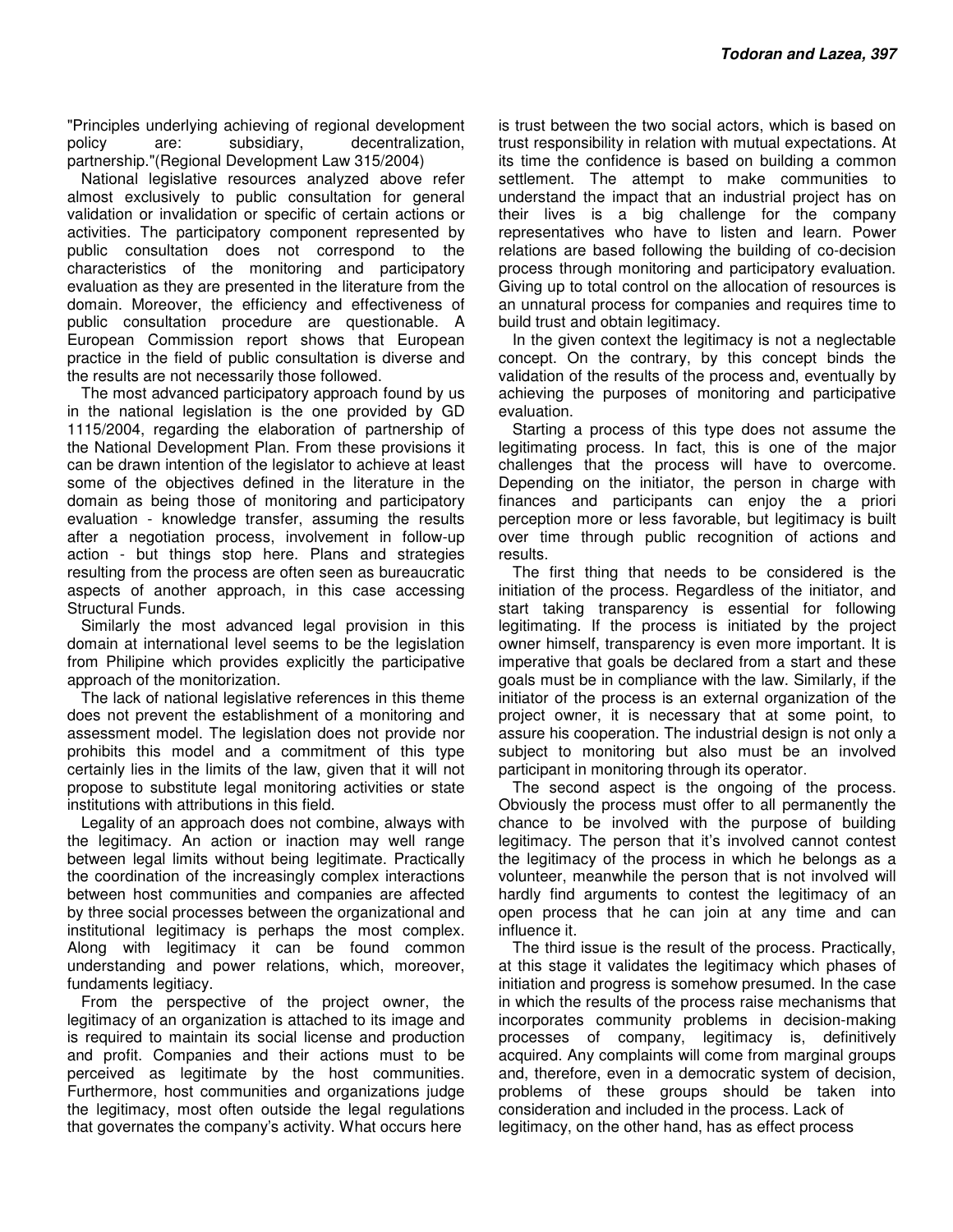failure.

#### **Why Monitoring?**

To monitor means to supervise, to track a certain process or a certain activity, this operation is being done either with the help of human observers trained in this direction, or by the help of adequate devices. As an operation itself, has a variable degree of complexity depending on the subject under analysis.

#### **The utility of monitoring and participative evaluation**

Cornwall and Jewkes assert that "It is important to look at people as participants rather than objects, participants that are able to analyze their own situations and build their own solutions."(Cornwall, A. and Jewkes, R., 1995, pp.1667-1676) Monitoring and classic evaluation is often based on quantitative observations non participatory, built by external evaluators for the project or the program in question.( Aubel, J., 2004)

These processes have been highly criticized as being top-down approach and serve only the interests of funding agencies and policy generators and, on the other hand, only ensures few opportunities for the stakeholders to express their views and judgments.( Cracknell, B.E., 2000, Pp.110-111, Kanji, N., 2003). Top-down approach although it has many advantages, among which the possibility of triggering more faster a process of this gender and allows the establishment of a scientific and technical frame quite high, although it shows sufficient disadvantages between the most important being the lack of sense of belonging from the people involved, which makes more difficult the transfer of responsibility and best practices to the holders of interests. Or, this process is essential from the point of view of sustainable development by the acquisition of knowledge. On the other hand, the bottom-up approach - has several disadvantages, such as a long period of aggregation and priming, higher initial costs, but the advantages can be determined when choosing the model of approach between the sustainability building, permeability increased of interest holders in the learning process, increased feeling of belonging and responsibility.

MPE is considered essential if the purpose of continuous and periodic evaluation is understanding and answering to local realities and the ensured results are used for sustainable development. (Papineau, D. and Kiely, M.C., 1996, pp.79-93.) starting from the purpose above said, we can say that a number of key functions of MPE are:

• to facilitate mutual learning (Rebien, C.C., 1996, pp.151-171; Noponen, H., 1997, pp.30-48. )

• to contribute to the construction of local decision-

making capacity building and community-based development (Nayaran,-Parker, D. 1993, Papineau, D. and Kiely, M.C., 1996, pp.79-93)

• to help participants through acquisition of skills in the purpose of evaluation their needs, analyze their own objectives and priorities and making action plans in the purpose of resolving their own problems (Estrella, M. and Gaventa, J., 1998).

In other words, one of the goals of MPE is to share skills and to share competences and to build capacity for self-evaluation (W. Booth, R. Ebrahim, R. Morin, 1998,).

The first issue that can be considered is represented by cost savings. Additional costs generated by community opposition towards a major investment project are perfectly exemplified by the case of intention to expand the gold mine Yanacocha from Peru, where the community employment actions were minimal from the part of the project owners which generated high additional costs (Herz S., A. La Viña, J. Sohn. 2007).

A second issue not at all neglectible in the context of the discussion of the utility of participatory approach is risk management. Community involvement can help identify, prevent and mitigate environmental and social impacts that may jeopardize the project. Affecting communities can generate protests to block or delay the construction and can create prerequisites for the governments to modify licenses or permits. For example, in Peru the Machiguenga community protested at the public consultation for building block 56 of the exploitation of natural gas project Camissa II / Peru LNG, project that was delayed 4 months and with 18 months the providing of funds from the Inter American Development Bank (Herz, Steven, Antonio La Viña & Jonathan Sohn. 2007, pp 13-14).

The 2007 report of the World Resources Institute describes the types of risks that can occur in the case of a large infrastructure project or exploitation that can be identified, prevented and mitigated by effective community involvement. Among them we can state the financial risks, construction risks, operational risk, reputation risk, credit risk, governmental risk, political risk (Herz, Steven, Antonio La Viña & Jonathan Sohn. 2007.).

### **Principles of monitoring and participative evaluation**

Reitbergen-McCracken and Narayan (Rietbergen-McCracken, J. and Narayan, D., 1998) suggests that real participatory monitoring and evaluation has four key principles:

- Locals are active participants not only sources of information
- Interest holders evaluate people outside the company
- Focus is on building the capacities of stakeholders to make analyzes and solve problems
- The constitution requires a commitment to implement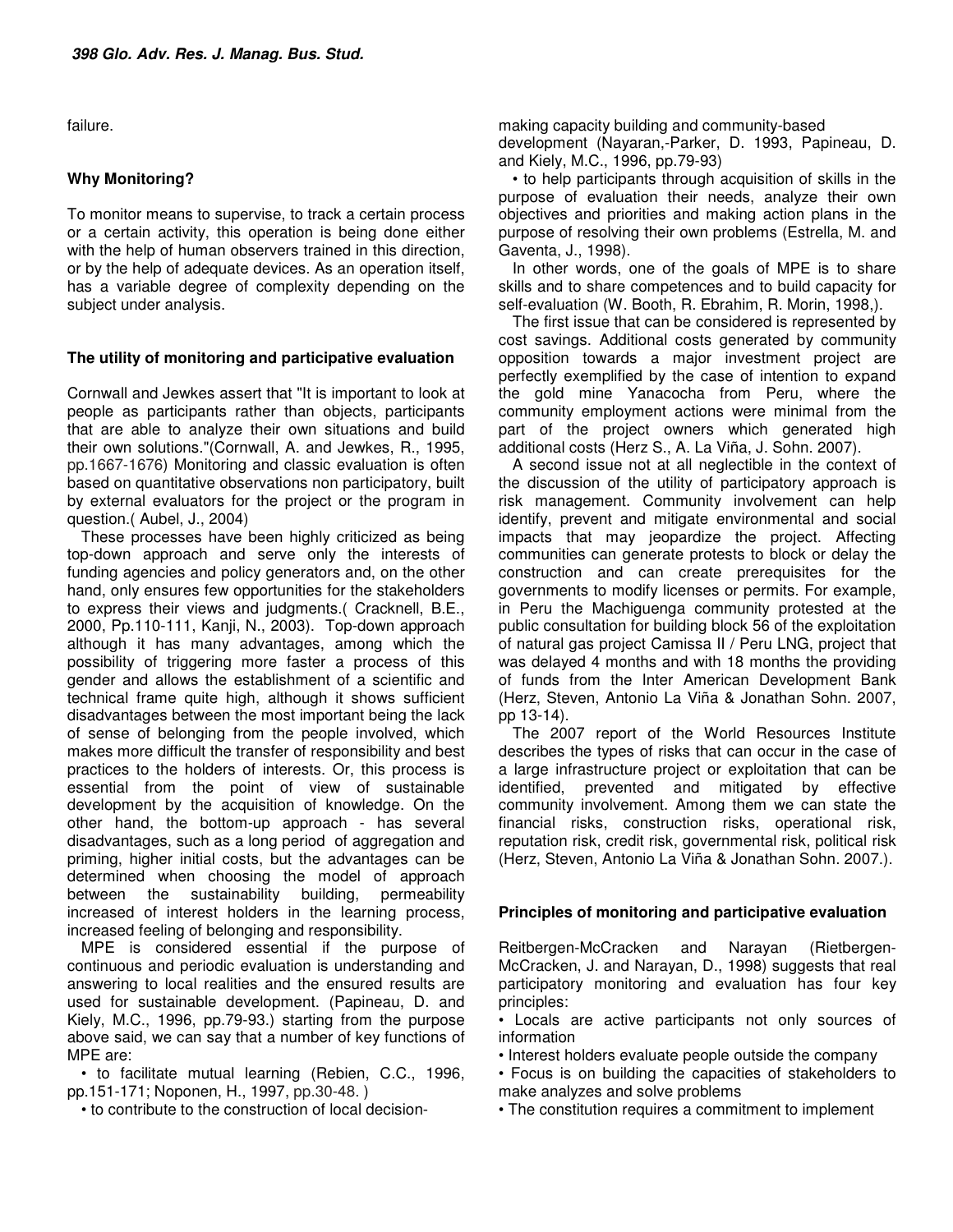any corrective action recommended

#### **Clasification Of Participatory Monitoring**

Along with the distinction between classical monitoring and participatory monitoring, there are other distinctions that can be made in the interior of the concept of monitoring and participatory evaluation. Institutionalized or ad hoc variations are multiple and follow the specific of each activity that is being monitored.

According to Brisolara (Brisolara, S., 1998), there are two main currents of participatory monitoring, which have different origins in historical and ideology terms:

1. Practical monitoring and participatory evaluation focuses on pragmatism, having as base function of the usage of evaluation.

2. Transformative participatory monitoring and evaluation - is based on emancipation and social activism and focuses on empowering oppressed groups.

#### **The Advantages Of Using Monitoring**

#### **1. Monitoring as a method of modern management**

As modern management method, monitoring aims to follow the proposed processes in order to optimize and consists in the providing to the decision maker some information that will help to assist in the developing of decision-making process. In order to become an effective tool in the hands of management, monitoring must go through several stages, namely:

- Surveillance and monitoring
- Centralization and data interpretation
- Entering data in the decision making process
- Taking decisions

One modern management methods that appeals successfully to the monitoring process is the one of "managing by objectives". The level of particularization of the initial objectives is set by the management organization.

Operatively whenever the situation requires, it can be taken corrective or prophylactic measures so that the realization of the objectives to be as closer to the rates set by the organization's programs. The main advantages of this method are:

• Realization of a correct sizing of objectives depending on the structural level and procedural of organization

• Clearly states the role and place of each function in achieving organizational goals

• Promotes a flexible system of rewards and material incentives

• Ensures a judicious structuring of responsibilities on the hierarchical levels

• Provides easy access to the calculation of the implementation costs

Harmonizes the interests of Shareholders stakeholders through sharing of the initial objectives

Therefore, monitoring plays an essential role in management and in implementation. If we will talk about a project, then the monitoring should be attended by a large number of people and institutions positioned on many levels. If not all people hold an adequate training for an optimal monitoring the first pass is to train them in order to be able accomplish the entrusted mission.

The accomplishment of such actions will be called "Participative monitoring" because it provides a wide access to information to many categories of interested peoples and an active participation in order to these information's.

Advantages of participation to the monitoring include:

- Joint initiatives
- Strengthening the responsibilities

• Improvement in decisions and automatically in the performances

• Correlation of the decisions with the realisation of the project objectives

• Achieving a more significant amount of informations

There are also a series of challenges and shortcomings related to the participation in monitoring, namely:

• High initial costs

• The quantity and diversity of information could create some distortions in interpretation

• Providing inaccurate information from certain malicious person or with misconceptions in ideas

The advantages of the participatory monitoring are obviously superior to the challenges that it generates and it highlights as a modern method of involvement in the implementation of a project.

#### **Participatory monitoring and participatory evaluation conceptual approaches**

A definition could be the following: participatory monitoring is the method that through its application the interested parts in developing an activity are transparently involved in examining the way of application, only to insure then, the dispersion of some real and accurate information's.

William Booth, Rady Ebrahim and Robert Morin define participatory monitoring and evaluation as a systematic tool of project management built to demonstrate the degree of efficiency and effectiveness in order to achieve the goals (Booth W., Ebrahim R., Morin R., 1998, 2001). They also believe that MEP is a democratic process destined to examine the values, progress, constraints and implementation of projects and programs by the holders of interests, through which the value and contribution of local communities is being recognized, in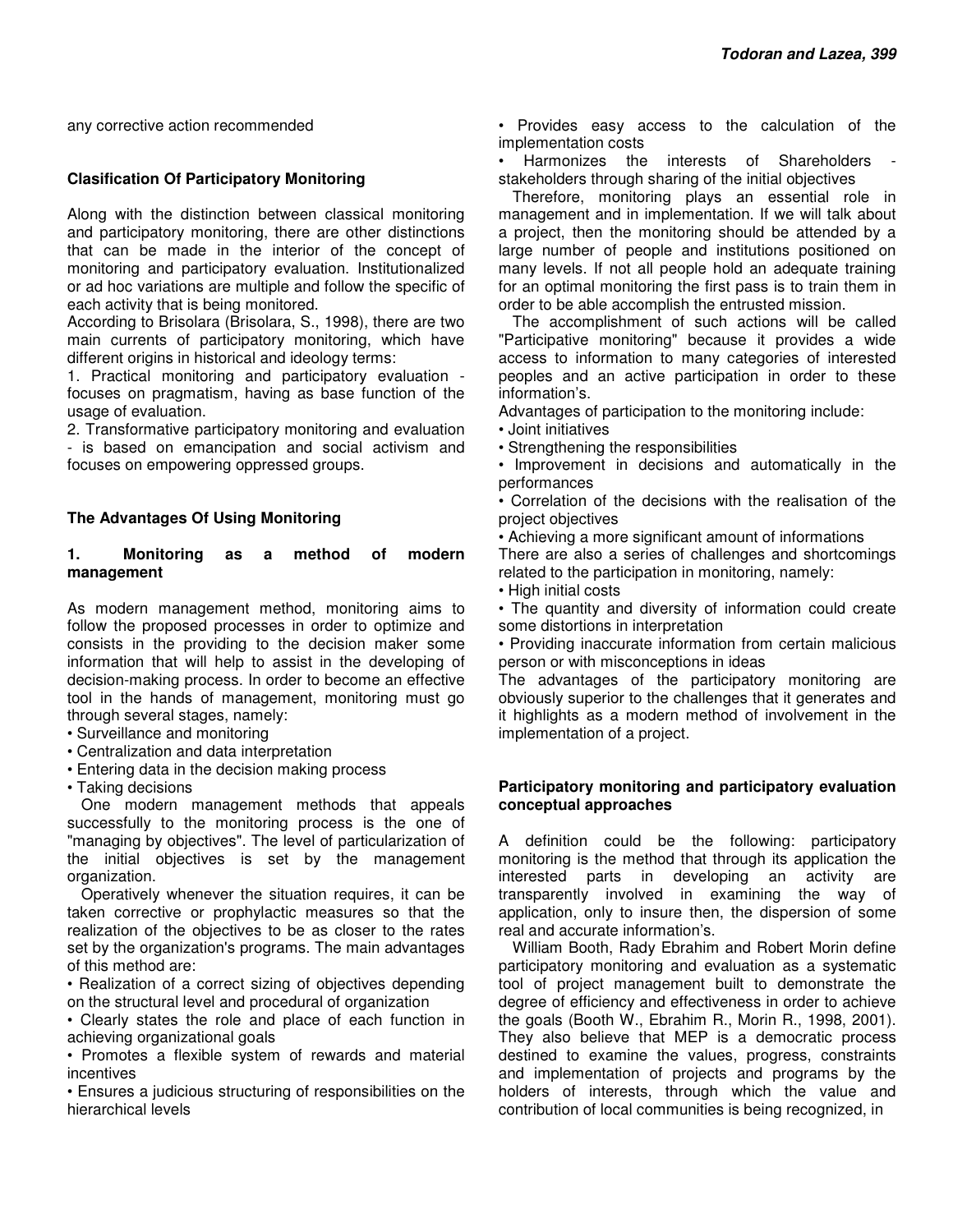order to strengthen their involvement capacity and ability to contribute to the progress of the nation.

Participatory monitoring and evaluation does not represent a new concept (Parks W.et al., 2005 pg.10). Having already a tradition of over 20 years mainly concretized in actions of participatory research, participatory rural assessment and agricultural research system. Communities and community organizations have long monitored and assessed their work (without using participatory monitoring and evaluation tag). Identification and usage of local forms of participatory monitoring and evaluation is an important step in planning it. As a form of community involvement in joint problem was and is practiced in various forms, first noninstitutionalized but gradually institutionalized or ad hoc, due to a need for representation in relation with entities outside the community or by effect of law , such as, for example the case of composesorat in Romania. The transfer of participatory monitoring and evaluation from local initiatives to best practice policies of the major funding agencies and development organizations such as the Food and Agriculture Organization (FAO), United States Agency for International Development (USAID), Danish International Development Agency (DANIDA), Department International Development (DFID) and the World Bank held in the 70's, as a response to the increasing importance of individual and organizational learning in the private sector in terms of applying the sustainable development concept. And even if interest for participatory monitoring and evaluation had increased, it should be noted the fact that many local forms of participatory monitoring and evaluation remain certainly unknown.

Monitoring and participatory evaluation (MPE) is best described as a set of principles and a process of engagement in monitoring effort (Burke B.,1998). The process is at least as important as the recommendations and results contained in reports or evaluation meetings.

The most important part of the studies of MPE was generated by international and community development fields (Stewart, S. 1995, Estrella, M., Gaventa, J., 1998, Pasteur, K., and Blauert, J. 2000). Approaches such as Rapid Rural Evaluation, Participatory Rural Evaluation, participatory monitoring and participatory learning methods have been developed to evaluate the local situations in a participatory manner.

#### **Steps that can be used when building a process of monitoring and participative evaluation**

From the point of view of an organization that wants to initiate a process of participatory monitoring and evaluation of their own actions we can identify several steps that the organization must follow (William Booth, Radya Ebrahim, Robert Morin, 1998 2001, pp 52-53):

1. The organization must decide if a participatory approach to evaluation and monitoring is required. Participatory approach is useful when the effects of the program or project to stakeholders are questioned when controversy about the benefits arises, or of the path followed to the progress.

2. In the case if a participatory process is decided as being necessary, the organization must decide what`s the degree of participatory involvement that is wanted by it. This decision depends on several factors, among which the most important are the degree of interest of the project, the indicators on which the stakeholders have expressed their concern and the degree of availability and technical nature of these indicators, availabilities and capacities of involvement of stakeholders, what are the goals pursued by the organization through the triggering of the process.

3. Preparing the evaluation and monitoring process the approaches and methods that will be used are needed to be taken into consideration. A special attention should be given to defining the role of external facilitators and the stakeholders that will be involved. As much as possible the decision on the areas of monitoring, data collection instruments and analysis plans should be made during the participatory process.

4. Priming of the process - evaluation and participatory monitoring begins with a series of meetings and in the presence of the facilitators and the stakeholders. The purpose is to get the agreement on the purpose of evaluation and to clarify the roles and responsibilities of participants and facilitators, the schedule it's revised, the logistical arrangements and the agenda are defined, the participants are trained in collecting and analyzing data at a base level.

5. Conducting evaluation and participatory monitoring participatory methods have as purpose to maximize the involvement of stakeholders in the process, in order to promote learning. The evaluations and participatory monitoring usually uses rapidly evaluation techniques that are simple, less time consuming and less expensive than the traditional methods.

6. Data analysis and the obtaining of the consent over the results - Once the data has been collected for analysis and interpretation of participatory approach, it helps to form a common body of knowledge. Facilitators may need to negotiate with various stakeholder groups if disagreement appears. Developing a common understanding of the results based on the collected data becomes a touchstone for the involvement of the group in an action plan.

7. Preparing the action plan - facilitators will work with the participants in order to prepare an action plan for improving the performances. Thus participants become agents of change and apply lessons learned in order to improve the performance.

8. Action - once agreed, the action plan will be put into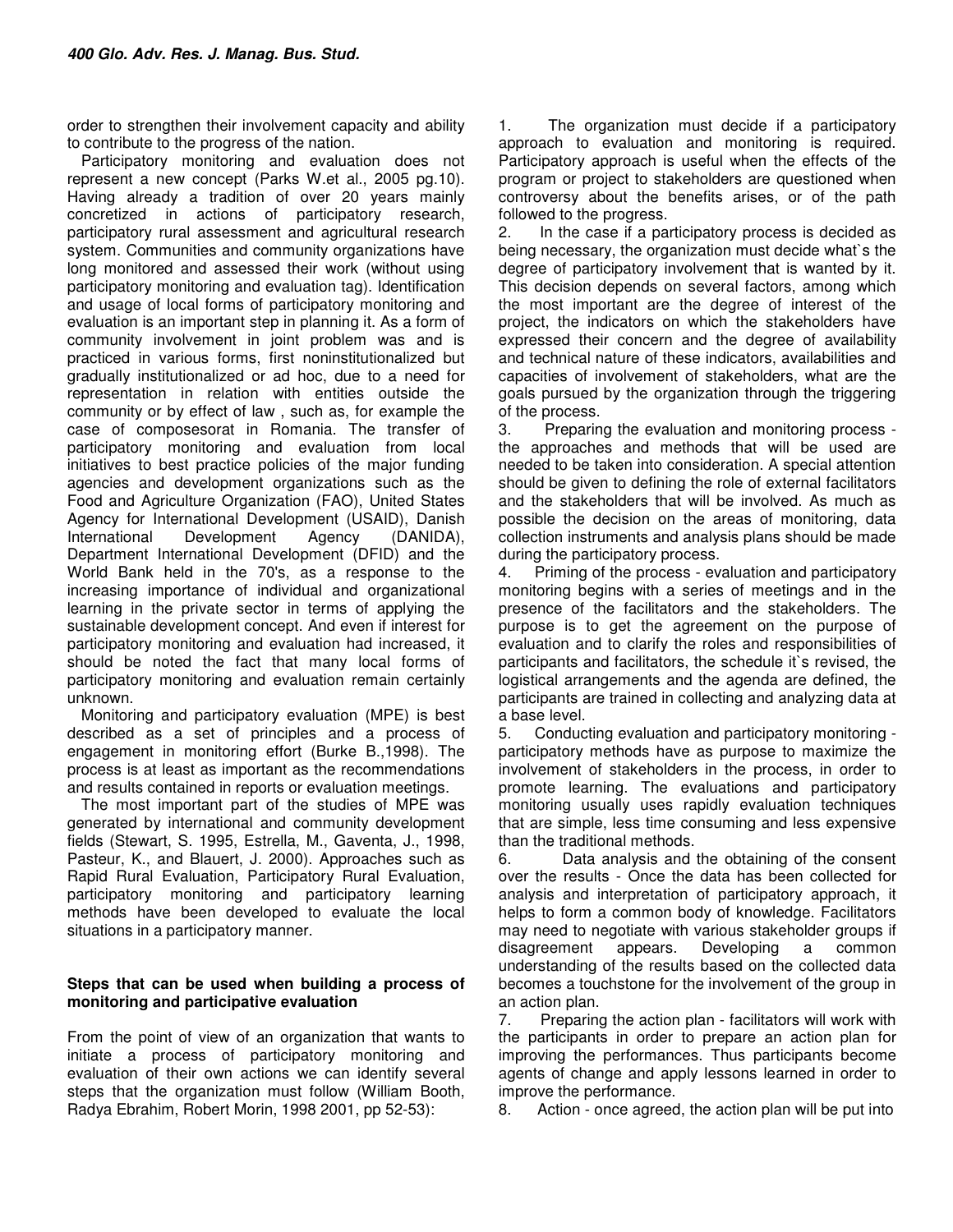practice. Its implementation will be integrated into the participatory process in terms of monitoring and evaluation.

#### **Participatory Monitoring A Possible Solution To The Socio-Economic Recovery Of Rosia Montana**

#### **Short history of the area**

Situated in the heart of the Western Carpathians, Rosia Montana has become very known both in Europe and worldwide because the territory has one of the largest gold deposits on the old continent. The well preserved Roman galleries are famous by the ingenuity in which they were executed and are part of the UNESCO patrimony. The "Gold fever" attracted over the years people from all over Europe thus constituting a community based on multiculturalism, which peaked in the late nineteenth century and early twentieth century.

During the communist period the private exploitations were closed to make way for the centralized soviet economy. In 1970 was given up the exploitation in galleries, passing to that in the quarry, the time in which the mountains began to be "moved from the place" after talking to locals.

In the period after 1989 when Romania made great efforts to move to a market economy, the Rosia Montana mining area has seen a steady decline till 2006 when any gold mining activity was stopped. Instead, in 2009, the respective area enters the Guinness World Records through the events organized by the locals when they recorded most gold miners seekers who worked together with "saitrocul" an old wooden container used to wash the ore. This was a signal given by the local community to the Romanian Government to highlight the people's desire to reopen the exploitations.

In 1996, the Canadian company "Gabriel Resources", listed on the Toronto Stock Exchange, shows interests towards the exploitation from Rosia Montana, due to substantial reduction activities at state mines. Thus the joint venture was established in 1997 "Euro Gold Resources" which later, in 2000 turned into "Rosia Montana Gold Corporation" which has only two shareholders: the Romanian state through the company Minvest Deva 19.3% from shares and Gabriel Resources with 80.7 of the total shares.

Geologically the estimated deposits amounted up to 214.9 million tons of ore from which 314 tons of gold and 1480 tones of silver, "in situ". In this way, Rosia Montana, by exploiting the said above deposits may become the largest gold producer in Europe but is waiting for over seven years to obtain the necessary approvals to begin the activity.

#### **Participatory Monitoring Achievement**

In the following paragraph we will present "Seven principles that need to be followed in order to achieve participatory monitoring activity" Adapted according to the principles of Organization for Economic Cooperation and Development on engaging citizens in policy-making through information, consultation and public participation.Available at the state of the state at a state of the state at a state of the state at a state of the state at a state of the state at a state of the state at a state of the state at a state of the state at a http//www.oecd.org/dataoecd/24/34/2384040.pdf:

1. PARTICIPATION. Active participation gives to the interested parts equal rights to an opinion regarding the elaboration and implementation of the programme and also data analysis.

2. TRANSPARENCY. The participants have access to information that are easily understandable and allow them to take decisions having real knowledge.

3. PROCESS. A correct process has as a result an edible programme based on learning and understanding and that can generate corrective and preventive actions.

4. NEGOCIATIONS. The parts negotiate in order to reach a mutual consent in each phase of the project: from the establishing to what will be monitorized or evaluated till the decision of how and when will be collected the data, to interpret what is the real meaning of the data, to agree in the way of communicating the conclusions and to establish what measures will be taken.

5. KNOWLEDGES. The process generates knowledge and understanding, not only data and information.

6. RESPOSIBILITY. The participants know that their efforts will produce results that improve the projects performances according to the legislation.

7. FLEXIBILITY. The participants are open to the results that can contradict preconceived ideas and are ready to act based on these results.

#### **Motives For Reopening The Gold Mine From Rosia Montana And Usage Of Participatory Monitoring**

The motives for reopening the gold mine from Rosia Montana by and usage of participatory monitoring can be grouped as following: the economical motives and the people's motives.

#### **The economical motives**

Viewed through the prism of regional economic development, the reopening of the quarry from Rosia Montana would be a unique opportunity to revive the Apuseni Mountains region, and drive investment resources to put up the bases of a durable development. Examples of good practices can be found in abundance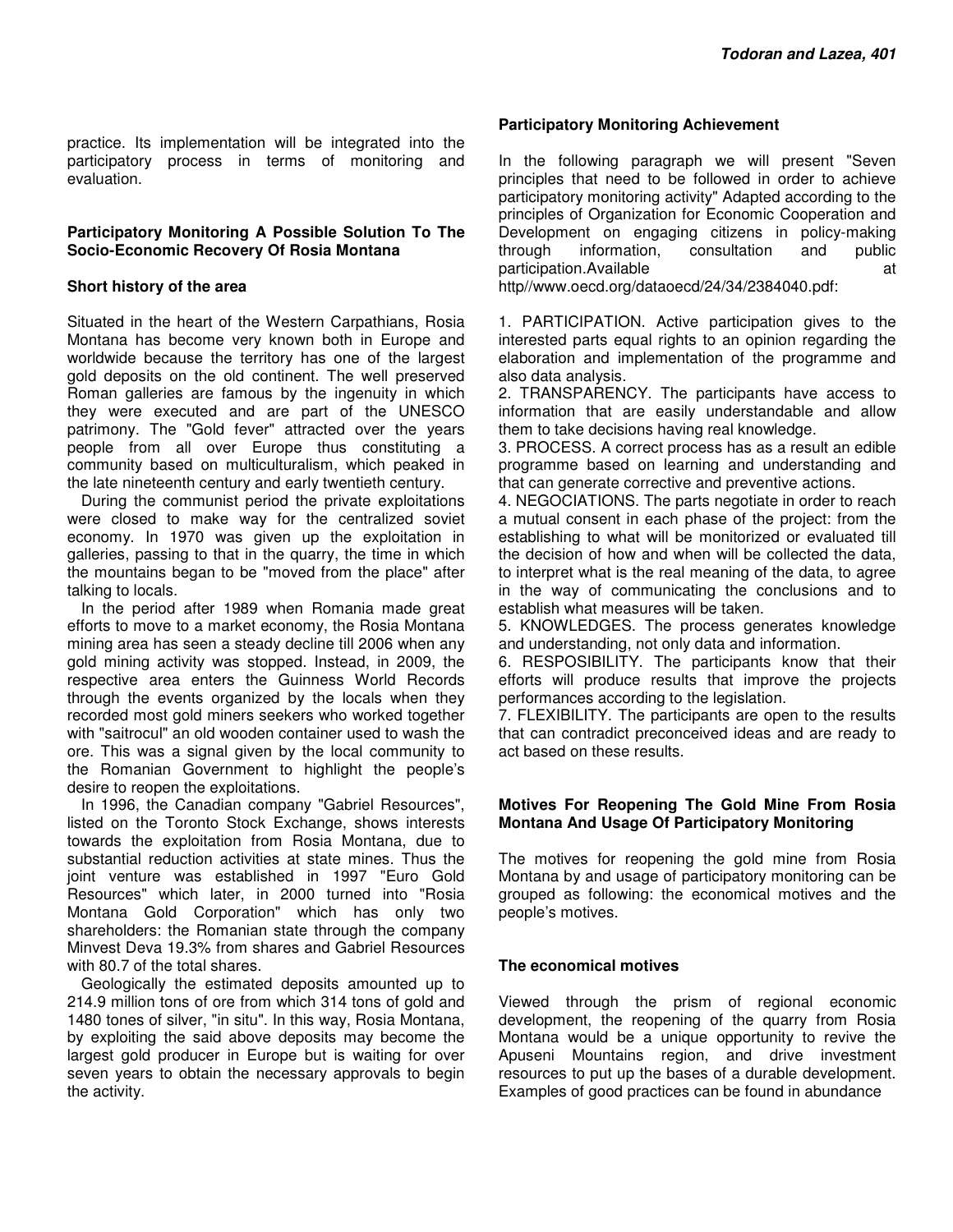but also failures. Local community (municipality) in wants this thing but nationally opinions and even internationally are divided. Thus, a similar example up to a point to that of Romania is the one of the Las Crucitas from Costa Rica, where the Canadian company Infinito Gold Ltd. tried to open a quarry exploitation of gold deposits and transforming them into gold based on technology that uses cyanide. In 1993 they started the first scraping but public reaction was vehement. For 17 years this fight was filled with battles in the political zone but also with large street demonstrations from the community, unhappy by the consequences of such exploitation. Based on solid arguments related to the damages in the area, in 2010 the Supreme Court overturned the approvals received and requested closure of the business. Infinito Gold Company recorded a loss of over 197 million plus dollars invested in mining plus the decrease to a half value of the company's shares. Confrontations have not stopped, problems moving to the level of international courts. (http://totb.ro/costa-rica-castiga-lupta-cu-cianura-ceavem-de-invatat-in-cazul-rosia-montana)

Another edifiying example is that from Peru where the Yanacocha mines want to extend through an important investment of the company Conga, whose majority shareholder (51%) is the U.S. Company Newmont Mining Corp. from Denver. Locals had passed through many experiences not very pleasant, from which, one is purely shocking: in 2000, hundreds of people were sickened after the spill of 150 kg. of mercury. Because of this new investment proposals are facing strong protests from more than 7000 farmers that might remain without the needed water. All water sources from the area should be captured to provide the necessary for the exploitation. Peruvian government will soon have to answer a question not at all easy: "Gold or Water?". Will it be possible to continue to invest or the local communities will impose their point of views? For now ... tensions and protests.

In this context we should ask ourselves what should de Peruvian government decide knowing that the export of the country is based 60% on the ores? How should it be the problem formulated from the economic point of view but social? What ways of mediation could be used to find a mutual solution? (http://totb.ro/apa-sau-aur-alegereaperuvienilor-care-vor-ramane-fara-apa-din-cauzaexploatarilor-de-aur, accessed on 10.02.2012)

It is known the fact that the development generally modifies the landscapes and the standard of living often in good but sometimes it can change it in worse. At a prosal of a project from an area the dosage of trust and optimism is generally higher, especially from the perspective of obtaining particular economic results but also from the perspective of generating working places.

By contributing to local community well-being and development, benefits to companies may include (source Community Development Toolkit Published by ESMAP and the World Bank, Washington, USA and ICMM,

London, UK, 2005 Energy Sector Management Assistance Programme, the World Bank and the International Council on Mining and Metals):

• Reputation: Enhanced reputation, in the financial community, in government, and among other stakeholders

• Resources: Improved access to resources, such as ore bodies, in environments that are increasingly challenging or remote

• Ease approvals processes and help resolve disputes: Better relations with local governments, nongovernmental organizations (NGOs) and communities that can help ease approvals processes for project development, expansion, and closure and help resolve disputes and avoid situations in which local groups might hinder or even prevent mining from taking place

• Reduced closure costs and liabilities: Resulting from better management of social risk, better management of community expectations, and reduced community dependency on the operations

• Efficiency and productivity and local support services: Greater efficiency and productivity owing to

the availability of improved local support services

• Local workforce: Improved education and skill levels of the local workforce enabling companies to reduce their dependence on expensive expatriates and increase local knowledge in operations, knowledge that can save time, effort, frustration, and money

• Employees: Improved employee recruitment, retention, and engagement.

In time, however, due to dispersed interests and some dissatisfaction that may occur in the absence of close monitoring may lead to generation of conflicts. Conflicts arise when the expectations are not met, when there is no rhythmical information and competence, when the involved parties are not equitable or if there is a negative impact. The lack of communication between parties usually stays at the appearance of conflicts.

In the case of Rosia Montana, the identified aspect by us as being crucial is trust. If the proponents of the industrial project openly declare their trust in the investor, opponents demonize any action or affirmation of the investor, so what should have consisted in a dialogue ment to identify the best solutions to a given situation, became an overt conflict, worn on several fronts. Opponents say, more or less argued that the solution to develop the area through mining is not a sustainable development solution and the technology that uses cyanide is toxic and represents mortal dangers for the locals, the fact that the start of the mining would destroy historical artifacts of global importance, the fact that social and economic benefits of the project are not even close to those claimed by the investor, the fact that the Romanian state is theft by this mining project due to too a small profit participation, the fact that the ecological disaster that will be left behind in the end of the exploitation will be at a large-scale and the costs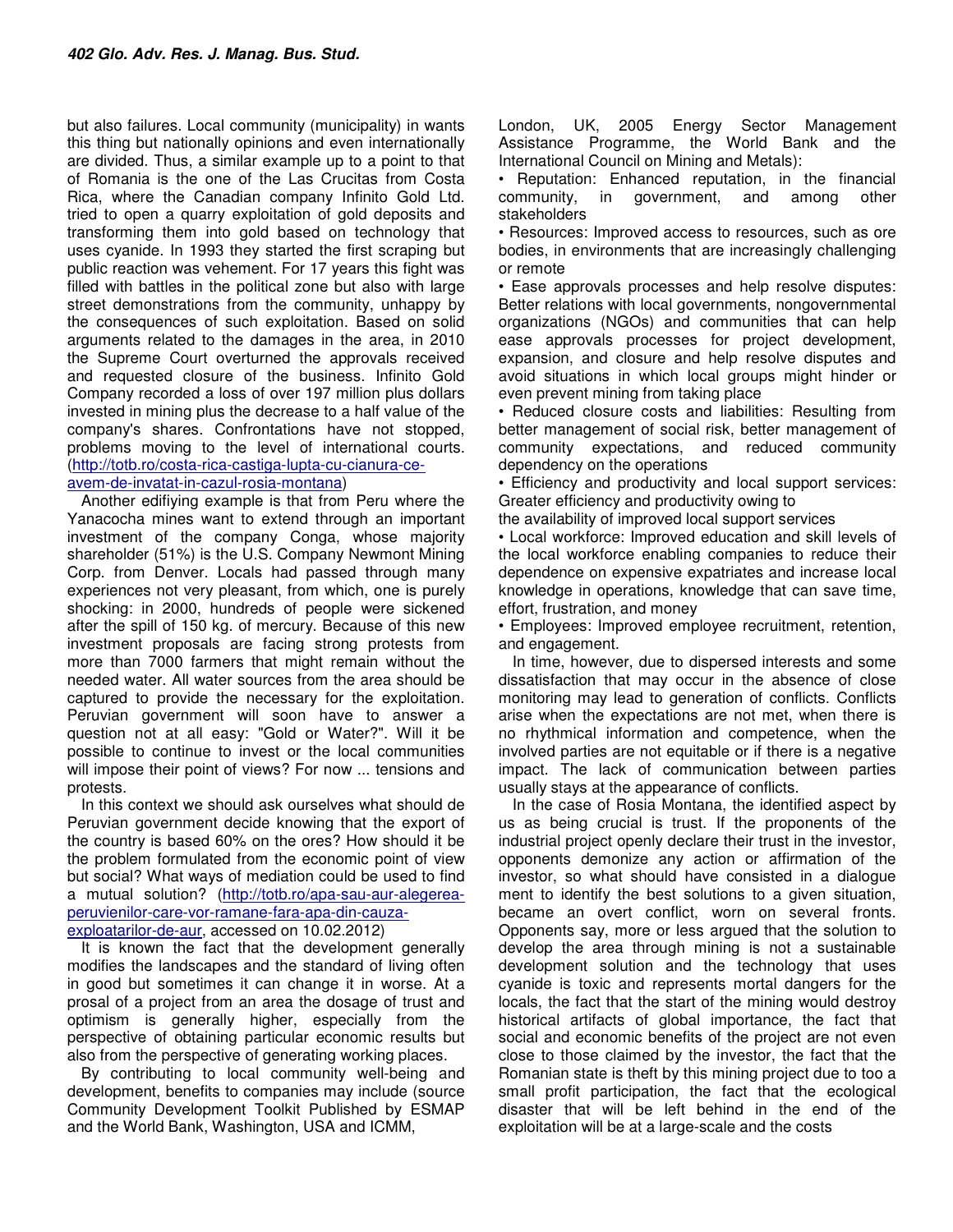associated with greening will stand on the shoulders of the Romanian state. Another topic of distrust is even Romanian State, whose capacity to manage a project of this scale and with such an environmental risk is also questionable in a fundamental way.

In this context the "participatory monitoring" can offer to people the necessary information that they need in a credible and well dosed way, facilitating the access in the area of good things and projects but also in that of not so good things.

From the point of view of the "information management" would be two main directions in the approach of the development of an industrial project:

 - Creating of a proper communication composed of professionals that will ensure depending on the context a high degree of transparency and a dynamic flow control of the information.

 - The application of the method "participatory monitoring" by resorting to an equidistant organism (and perceived as such by the community) that could ensure a harmonized relationship between shareholdersstakeholders.

The first version taken into discussion the short time efficiency, but on long term will certainly suffer an erotation of the credibility firstly because of the more or less visible dependence on shareholding.

The second version allows the creation of an open system of monitoring, neutral and credible (using as vector itself the notoriety of the persons and the involved organizations), but also by satisfaction of the expectations of the interested parts through a balanced component.

Such an approach is primarily important if we look in comparison to a media communication of "advertising" which would not have the same power of persuasion. An advertising insert however professionally is proven to be, may increase awareness but cannot change certain beliefs, but on the contrary it may radicalize them, while an organism conceived as neutral and relevant can hope to change the position of the individuals and then of course that of the community.

The mining project proposed by RMGC is presently one of the largest industrial projects in Romania. Yet for more than seven years the necessary approvals are expected to start mining exploitation. The delay in obtaining the permits is due both to policy makers which proposed to use for themselves in election campaigns the mining project adopting, after the case, appropriate positions "for" and "against" as well as other factors including:

• Distrust of citizens in the technologies that use cyanide for obtaining precious metal

• Public opinion doubts about the honesty of the contracts that could be signed between state representatives and those of RMGC

• There is a high fear factors related to the environmental protection

• It is believed that by performing excavation works will be deploied huge amounts of rock that would adversely affect the life of plants and animals (biota)

• By execution of excavation works would be affected the remains with great historical importance.

So the Romanian public opinion is polarized between two opposing tendencies:

1. One in favor of exploitation, which highlights the economic and social benefits of running an industrial project unprecedented in modern Romania.

2. Other against starting the exploitation, which, besides the arguments presented above is supported by the typical Romanian "psychosis" related to mining.

Thus, in this situation, one of the most ambitious projects related to the development of Romania trails. Therefore, a group of researchers of the "1 Decembrie 1918" University of Alba Iulia proposed to study the possibility of implementing new methods, not applied to this date on an industrial scale in Romania, in order to be able to track in equidistance conditions the mining project development from Rosia Montana. One of the proposed methods and the subject of this article is called "participatory monitoring" of the mining project in Rosia Montana "

Therefore, monitoring plays an essential role in the management and implementation of industrial projects. If we will talk about a project, then at the monitoring should attend a large number of people and institutions at as many levels as possible. If not all people have adequate training to conduct an optimal monitoring the first pass their training in order to be able to take out the entrusted mission.

The execution of such actions will be called "participatory monitoring" because it provides a wide access rate to information to as many categories of interested and an active participation in getting this information.

#### **The peoples motives**

In order to investigate the opinion of the peoples that live in Rosia Montana for reopening the gold mine from the area by and usage of participatory monitoring a research was conducted. The research is an exploratory type and aims at analyzing the opinions of the people from Rosia Montana regarding the reopening the mine in that area. The source of the used data is a secondary one, questionnaires were taken from the environment ministry's website and analyzed according to the research **objectives** (http://www.mmediu.ro/protectia\_mediului/rosia\_montana

/rosia\_montana.htm). Questionnaires were prepared and given to see people opinions on the cultural, economic, social and environmental aspects.

The objectives of the research are the following: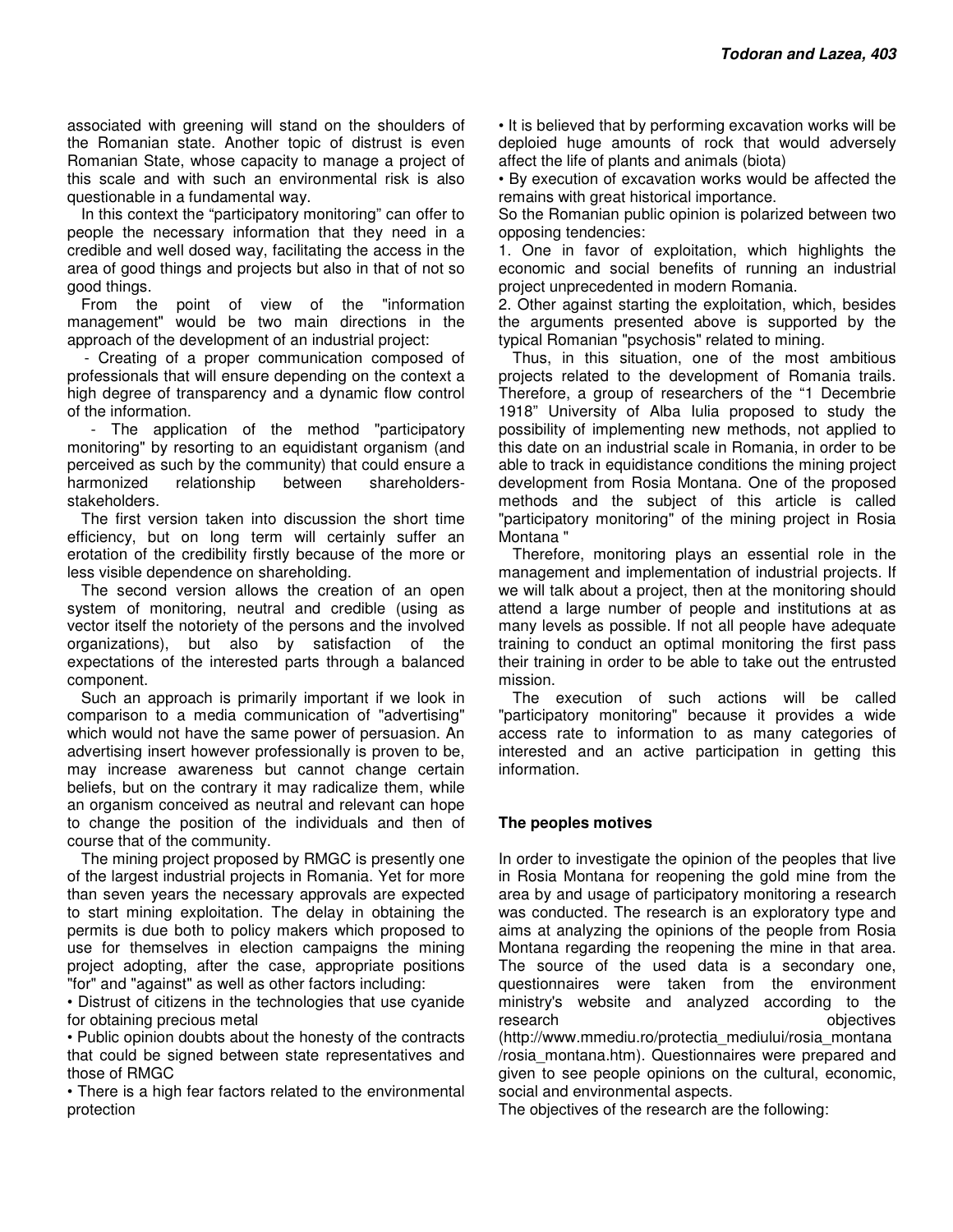

**Figure 1.** Cultural aspects Source: analyzed after the data collected from the environment ministry available at http://www.mmediu.ro/protectia\_mediului/rosia\_montana/rosia\_montana.htm



**Figure 2.** Economic aspects

Source: analyzed after the data collected from the environment ministry available at http://www.mmediu.ro/protectia\_mediului/rosia\_montana/rosia\_montana.htm

- Finding the importance given by respondents on cultural issues

Finding the importance given by respondents on economic issues

- Finding the importance given by respondents on social issues

- Finding the importance given by respondents on environmental issues

- Identify the issues that respondents consider important in terms of cultural aspects

- Identify the issues that respondents considered economically important

- Identify the issues that respondents consider important in terms of social aspects

- Identify the issues that respondents consider important in terms of environmental aspects

- Identification number of respondents who agree with the project in Rosia Montana

#### **OBTAINED RESULTS**

A number of 499 persons we interviewed and the results of the given answers are presented in the following section.

From the total number of 70 interviewed people, or 14.02% were interested in cultural aspects. From this point of view, interviewees were questioned on the following aspects: relocation of churches and tombs from Rosia Montana patrimony of Rosia Montana houses, historical vestiges and Roman galleries at Rosia Montana, areas protected within careers (Stone Raven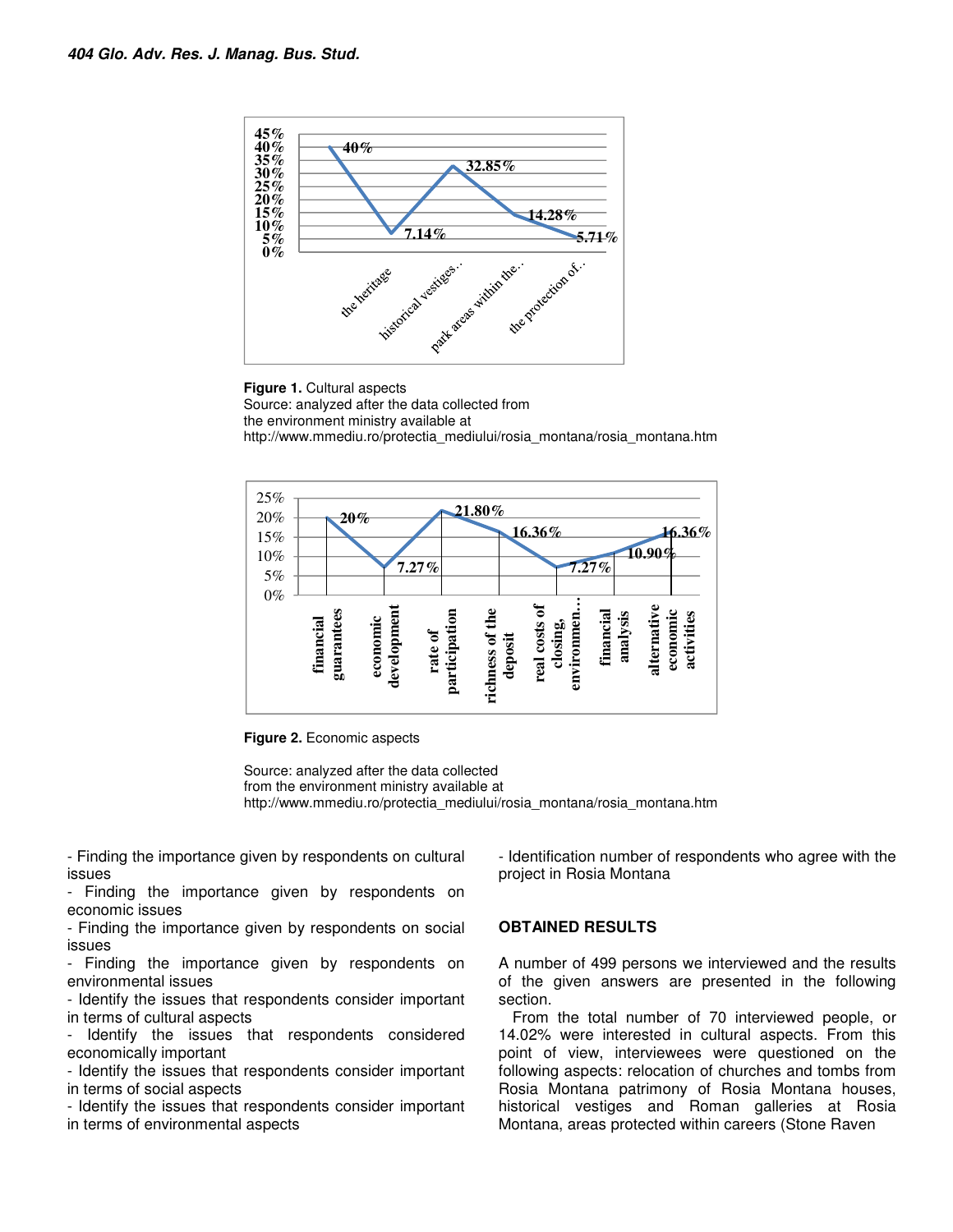

**Figure 3.** social aspects

Source: analyzed after the data collected from the environment ministry available at http://www.mmediu.ro/protectia\_mediului/rosia\_montana/rosia\_montana.htm



**Figure 4.** Aspects related to the environment Source: analyzed after the data collected from the environment ministry available at http://www.mmediu.ro/protectia\_mediului/rosia\_montana/rosia\_montana.htm

and The Cloven Stone), protecting the historical centers from the earthquakes caused by explosions from ore extraction.

The results of the respondents' point of views on cultural aspects are shown in Figure no 1. From the above figure we can see that:

1. 28 persons meaning 40% are concerned about the displacement of churches and tombs in Rosia Montana

2. 5 people representing a rate of 7.14% are concerned about the heritage of Rosia Montana houses

3. 23 people representing a percentage of 32.85% are concerned with historical vestiges and Roman galleries at Rosia Montana

4. 10 people representing a percentage of 14.28% are concerned about the park areas within the careers (Stone Raven and The Cloven Stone)

5. 4 people representing a rate of 5.71% are concerned about the protection of historical center from the earthquakes caused by explosions from ore extraction.

With regard to the economic aspects a number of 55 persons had been interviewed, meaning a percentage of 11.02%. On economic issues respondents were asked to express their poit of views on the following issues: financial guarantees offered by RMGC in the case of an environmental accident: 11 people about the economic development, ownership percentage of 80% for the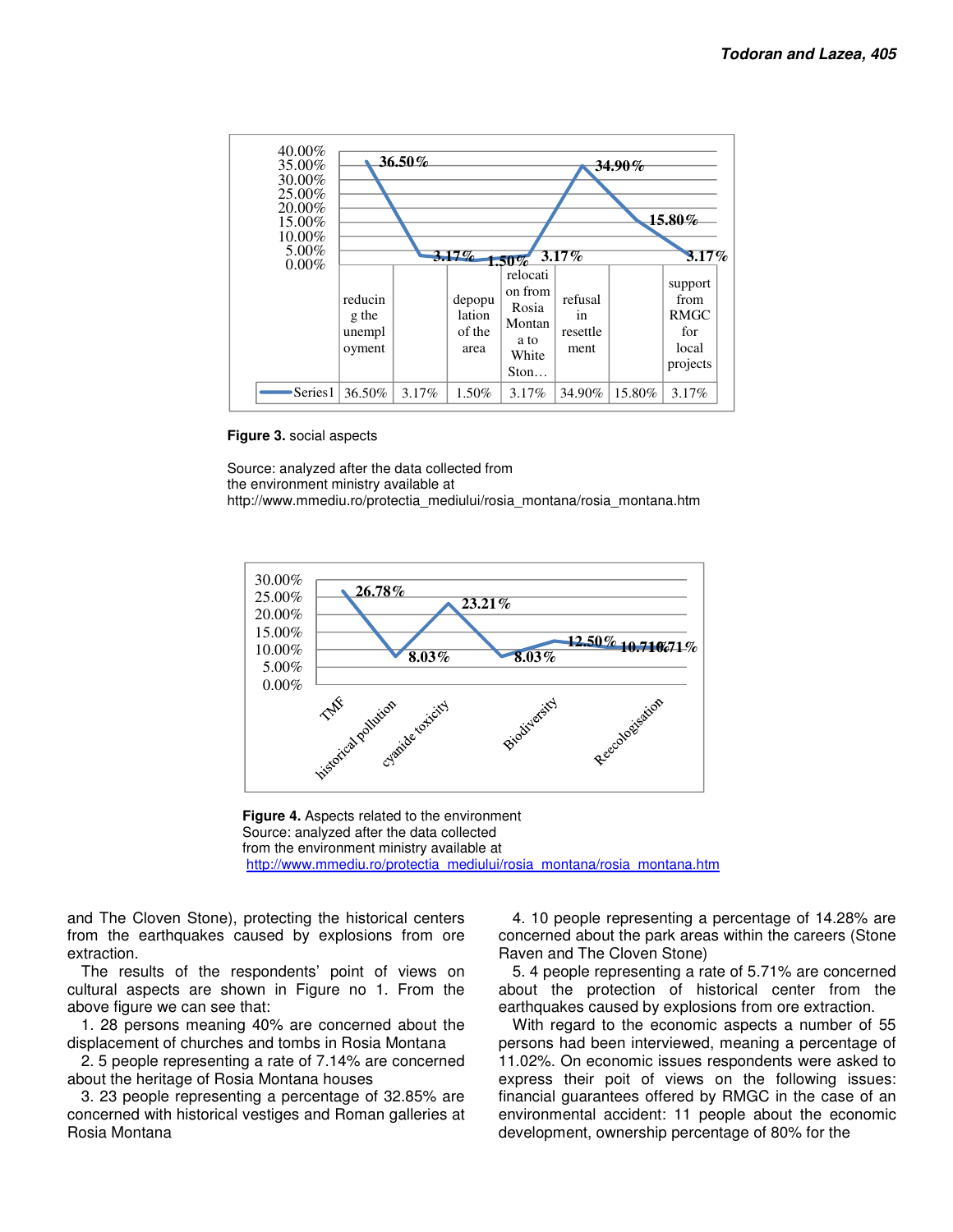

**Figure 5.** Agreement towards Rosia Montana project Source: analyzed after the data collected from the environment ministry available at http://www.mmediu.ro/protectia\_mediului/rosia\_montana/rosia\_montana.htm

investor and 19, 8% for the state, wealth deposit 300t of gold 1200t silver, actual closing costs, environmental rehabilitation, financial analysis showing what are the investments, operating costs and profit and alternative economic activities.

Opinions of the respondents about the economic issues are presented in Figure 2 and detailed as follows: 11 persons representing 20% expressed concern about the financial guarantees provided by RMGC in case of an emergency need to protect the environment; 4 people representing a rate of 7.27% expressed concern about economic development, 12 people representing a rate of 21.8% expressed concern about the rate of participation of 80% for investor and 19.8% for the state , 9 persons representing a percentage of 16.36% expressed concern about the richness of the deposit 300t of gold and 1200t silver; 4 people representing a rate of 7.27% expressed concern about the real costs of closing, environmental rehabilitation, 6 persons representing a rate of 10.9% expressed concern about the financial analysis showing the investments, operating costs and profit; 9 persons representing a percentage of 16.36% expressed concern about the alternative economic activities.

Refering to the social issues, 63 people, or 12.6%, of the 499 people expressed their opinion on: reducing the unemployment by creating working places, employment of people from other areas of the Apuseni mountains; depopulation of the area in the absence of an economic activity, displacement from Rosia Montana to White Stone, refusing resettlement, the faith of the miners after the closing of the project; financial support of the RMGC local projects dedicated to the development of the infrastructure, social services and community services.

The answers given by people investigated section covering social issues are presented in Figure 3 and are detailed as follows:

• For reducing the unemployment by creating working places answered a total of 24 people representing a rate of 36.5%

• For employment opportunities for other persons from other areas of the Apuseni Mountains 2 people responded that a rate of 3.17%

• Regarding to the depopulation of the area in the case of the lack of economic activity a person responded representing a rate of 1.5%

• Regarding to the relocation from Rosia Montana to White Stone voiced the opinion 2 persons 3.17%

• A total number of 22 persons, meaning 34.9% expressed their refusal in resettlement

• Regarding faith of the miners after the closing of the project end 10 people responded meaning a percentage of 15.8%

• For financial support from RMGC for local projects dedicated to infrastructure, social services and community services responded 2 persons representing 3.17%

Environmental issues were raised at a rate of 22.44%. Respectively from the 499 people investigated, 112 people expressed their opinion on the following environmental issues: TMF, historical pollution, cyanide toxicity, sustainable development, biodiversity, monitoring environmental factors, re-ecologisation. The results are presented in Figure 4.

The responses given by the interviewees are as follows:

- On TMF expressed opinion 30 persons representing 26.78%

- On historical pollution expressed opinion 9 persons representing 8.03%

- On cyanide toxicity expressed opinion of 26 persons representing 23.21%.

- On sustainable development and expressed their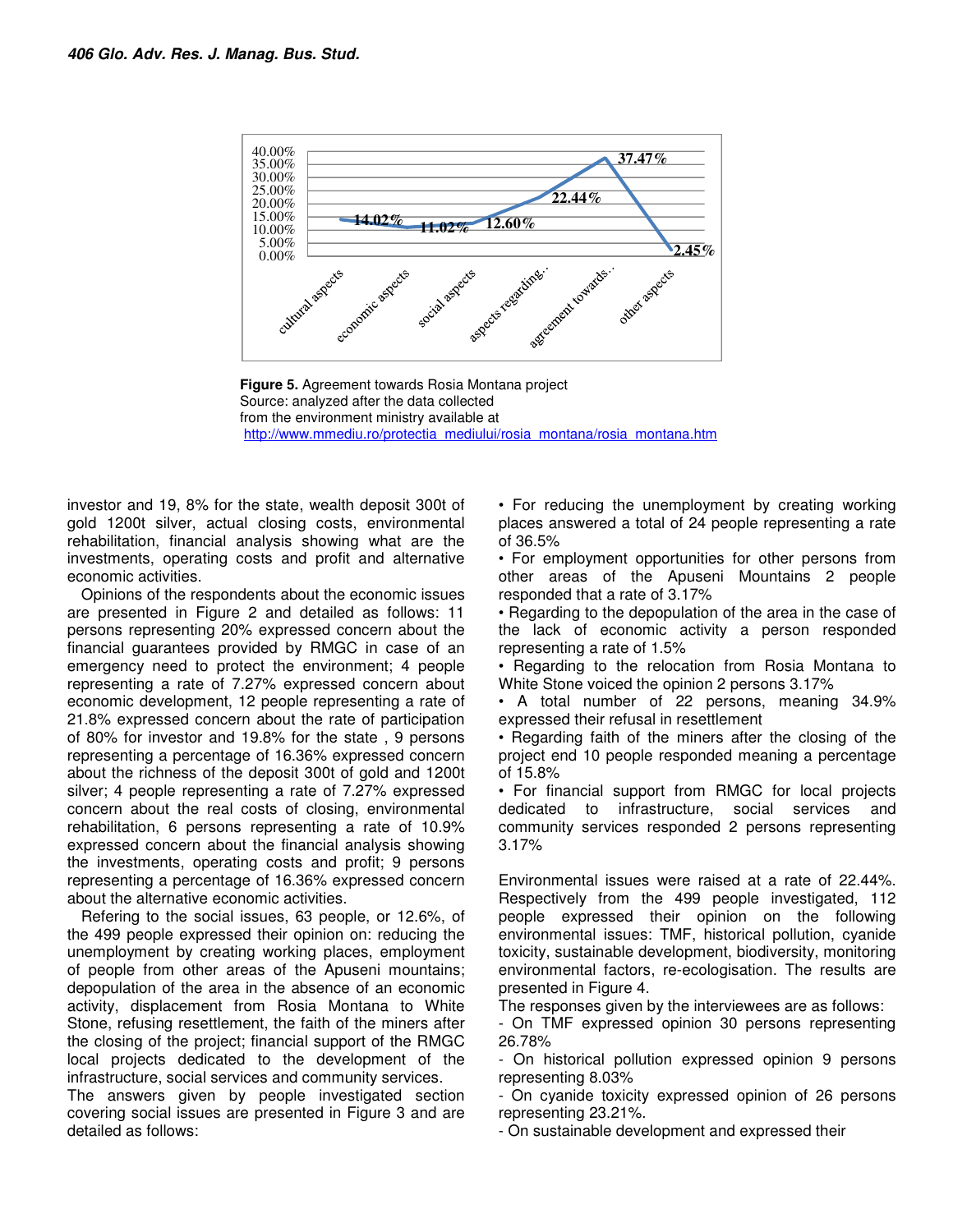opinion 9 persons representing 8.03%

- On biodiversity and expressed their opinion 14 people representing 12.5%

- On monitoring environmental factors expressed opinion 12 people representing 10.71%

- On re-ecologisation expressed opinion 12 people representing 10.71%

From the 499 people who were recorded in terms of observations after the public debates a number of 187 people, meaning 37.47%, agreed with the Rosia Montana project without any questions or concerns from these debates.

From the 499 people investigated a total number of 187 people, or 37.47%, agreed with the Rosia Montana project without having any questions or concerns. From the graphic above we see that a percentage of 2.45% of those present in the public debate, referred to matters other than those mentioned above.

In 9 December 2012 took place a referendum organized by the Alba County Council on a number of 39 localities from the Apuseni Mountain area in order to investigate the agreement on the opening of the Rosia Montana project. This can be the first attempt to implement the monitoring participation of the public opinion.

#### **CONCLUSIONS AND PROPOSALS**

In order to propose various methods or formulas institutionalization of "participatory monitoring" will be determined in advance who should organize this activity and also the possible purposes of monitoring programs.

Therefore it will be needed the identification of an organizer to endorse institutionalization itself and carry it to the end. This organizer can represent the following entities:

• Local, county and national authorities

• The project owner

• An agreed consultant

• The financial institution that endorses the project

• A development agency

• An NGO or association of organizations with interests in environmental protection and sustainable development domain

• An institution of university rank

• A group of representatives consisted from all interested in the project

The role of the organizer must be clearly defined by the initiators and planners and would be necessary to preevaluate the impact that it could have on the "stakeholders" area. Thus it can happen that a very legitimate organizer is not the most credible one and then another option needs to be found, more diplomatic. The organizer will also need to be very flexible so that if becomes less credible he can teach all the activities to another entity. Generally the role of organizer must be a

generic one because he will not effectively participate in the actual monitoring activity. Thus it will have the task of providing a neutral space in which to gather the interested factors without reluctance to take their actions. In special cases where work sluggish or even stagnant, the organizers role can become more active in the sense that it could lead temporarily the activities or might even reorganize them.

When the need of a program is fully justified the purpose of this activity will be defined. Possible purposes in this direction could be:

• promoting education and general awareness on environmental impact and sustainable development

• Building an understanding of the technical aspects among all interested

• Developing benchmarks and monitoring environmental and social changes over time

• Assessing public perceptions about the monitoring activities

The detection and investigation of potential environmental and social issues

• Creating a technical database for compliance and environmental and social responsibility

• Evaluation of the efficiency of the implemented environmental protection measures

Given these purposes, the organizer will also have another responsibility the one that is related to planning the activities. Without a judicious planning the activities would not be coherent, they would overlap or step away from the goals and because of this a planning team will be selected. This selected and authorized team by the Organizer will have on the already adopted goals to carry out the following types of activities:

• Plan activities to choose the most appropriate option for institutionalization

• Planning activities for selection of the individuals and/or legal body that will form the monitoring organism

• Defining specific objectives of the participatory monitoring

• Planning institutionalization financial resources, taking into account that the initial financial burden is quite important

• Planning to achieve institutionalization itself

• Planning the realization of the documents (rules) of functioning of the monitoring organism and eventually the certification stages according to quality assurance normative.

If a certain minimum conditions relating to the operation of planning are met, the planning team will prepare a preliminary program that will respect the default principles and that can be publicized and popularized.

The planning group is obliged to build the necessary frame to establish the Body of Techincal Experts. These are certified specialized people, capable to take, to process and to provide some specialty informations strictly on the proposed activities toward monitorization. The selection criteria of those experts must be based on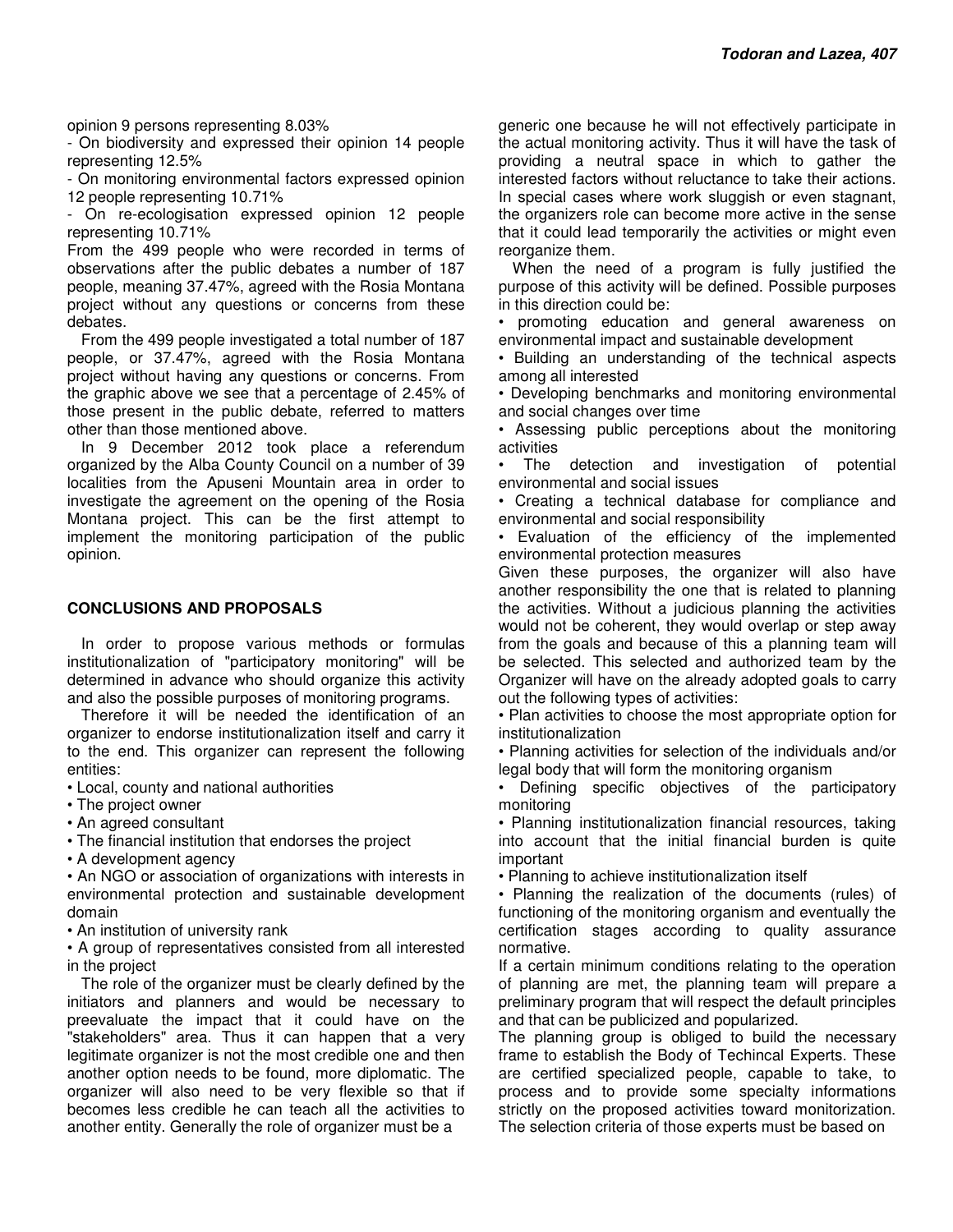qualification, credibility, notoriety, independence and experience, and also on their abilities to work with the community, the organizer and the planning team.

Therefore prior actions to the institutionalization stage should be the following:

 1. The election of the organizer. This activity must be initiated by the most interested players in the project realization (usually the main shareholders along with the local community representatives). But its realization can be transferred according to the strategy adopted to another entity.

 2. The naming of the planning team. Planning team should be consisted firstly from trained specialists in the development of participatory monitoring projects, generally with good management skills, good knowledge of both technology and environmental protection measures.

 3. The naming of the technical experts. The naming of technical experts will be based on a preliminary assessment, an activity organized by the planning team working closely with the organizer.

As the planning team has an essential role in the development of the activities in order to earn a share of credibility, it will have to hold a series of consultations with the interested public in the form of debates and seminars. Their aim is to develop a correct final monitoring program. If needed a qualified "mediator" can be called also in this regard in order to facilitate the communication and transfer of information in both ways, to ensure a decent and working environment at the level of debates.

The seminaries can have the following structure:

The first seminar - The debation over the process of realization of the monitoring process and the time schedule

The second seminar – The analysis and definition of the purposes, objectives and key questions that are needed to be answered by the programme.

The third seminar  $-$  will discuss which participatory solution is the best for the good compliance of the objectives.

The fourth seminar – realization of a technical frame for the monitoring plan

The fifth seminar - the elaboration of a managerial solution, financial solution and also a communication plan.

Hence the importance of these consultations is very high coming this way to support the planners and later the members of the monitoring organisms.

#### **Participation. Efficient management. Financing**

To achieve an effective participatory monitoring will need to be developed a program that will include effective solutions for the involvement of citizens in all proposed actions. Participation will vary in complexity and intensity

in relation to the status of subjects: involved or informed. The program can only represent an informing infrastructure for the public, or more complex, one active for participation in data collection and processing. For the purposes of our concerns, the program will be one of a strong involvement of all interested based on seven generous principles: participation, transparency, process, negotiation, knowledge, responsibility and flexibility.

Such a program will mandatory meet effectively five general objectives of the public participation process(source Rosia Montana Watch Program – working document RMGC):

- Integrate public values in taking the decisions
- Improves significantly the quality of decisions
- resolves the conflicts between competing interests
- Creates trust in institutions
- Educate and informs the public

Touching all five objectives, programs will be prepared and substance participatory monitoring will reach its goals.

#### **Variants Of Institutionalizations**

#### **Council Organization Type**

This type of organization committee (council) of monitoring, financially costly and complex also as the possibilities of implement and also as the possibilities of expression, it is still one of the variants with a high potential of credibility.

Also as a difficult operation will be proven the selection of members of that body for some may come as individuals and others may be designated by legal and then their freedom of expression will be conditioned by the political organization that they represent. The committee members should be involved in collecting, processing and providing data but some of them would not have the skills needed in this direction.

But let's see after criteria should be selected the committee members:

 - Their desire to make it work (we'll see if they need to be financial stimulated or not)

 - Each one representativeness in order to cover a large spectrum

- The availability and competence of each one

In the given situation it is expected that the number of the members to be quite important so the organization should be done on two levels:

 - a representative-deliberative level consisted from all the entities interested with different degrees of competences.

 - a technical-lucrative level that effectively occupies on the acquisition, processing, interpretation and data communication.

Again, will be imperative that the representation degree should be proportionate from the deliberative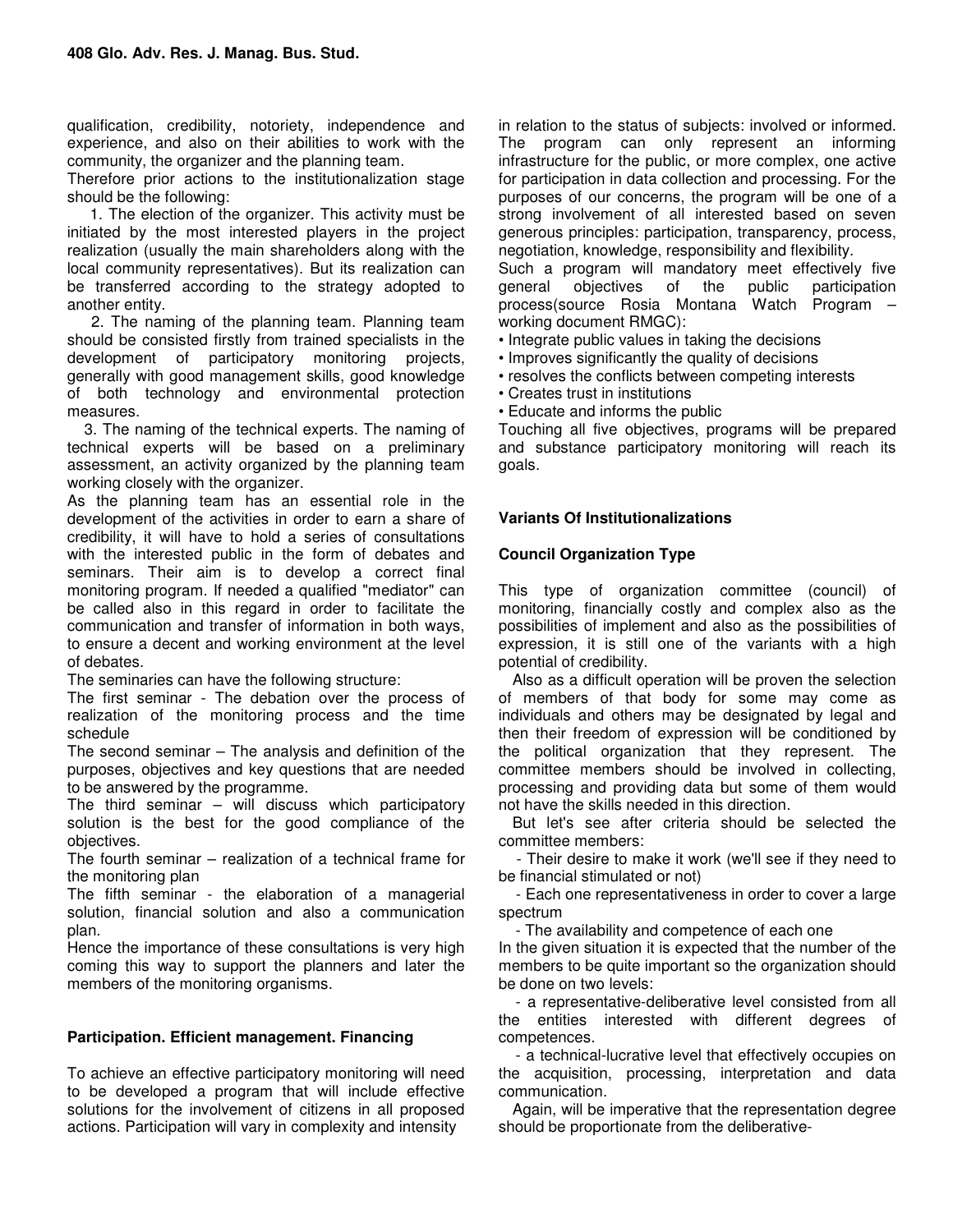representative level to the technical-lucrative level, in order to eliminate mistrusted situations or the lack of communication. And to realize the interface between those two levels will be assigned a facilitator or moderator that will satisfy all desires of efficient communication between levels. The organization should also be done vertically, meaning on the commissions or departments such as: water quality monitoring<br>committee; Commission to monitor soil quality; to monitor soil quality; monitoring committee over the socio-economic impact on the area and a communication commission. So in a manner we will assist at one organization type Council (Parliament) Local encompassing both permanent staff members with status (level two) and members with deliberative status (level one) with periodic frequency to monitor the activities in the period between sessions (meetings). Therefore we find certain member with executive's attributions (like city hall, county and Land administration) and others with responsibilities for "locally elected" meaning deliberative. In this case we can propose again two variants namely the status of staff members that have voting rights or in the contrary only members with deliberative status have the right to vote. All they will be determined exactly by the planning commission depending on the number of members will choose a narrower version or one with more representation.

#### **Organization Type Ngo**

Another possibility for transposition into practice the monitoring in this case would be the establishment by all interested parties an NGO which has as its primary goal the realization of a transparent and accurate movement of information towards the community and not by the large public. Without a question, as in this case it can be imagined also two variants namely one without spending too much narrower or wider structured on committees.

#### **Organization Type Advisory Committee**

This could be structured in addition to a highly credible institution such as Universities or Research Institutes or why not, Regional Development Agencies. This type of organization enjoys certain notoriety and the experts are not public figures and are perceived as being less corrupt or manipulative. Location at the head of such committees of reputed university professors with high competence would certainly endorse the position of impartiality. Organization in such cases may be quite simple and cost would not be that high.

Of course it can be imagined many other types of organization but from our point of view in this case these could be with the highest degree of success. The organizer in these three cases could be per row: the

principal investor, local authorities or departmental research institutes, universities or regional development agency, depending on the financing of these activities.

FUNDING would represent in the present day a very delicate problem. As we find the situation now the investor in such activity would not be other that the project owner himself, which in the eyes of public opinion could be construed as, it is known, "no one would pay money to be put sticks on wheels" and the monitoring body might be viewed from this perspective.

Of course it can be submitted projects financed by the funds and then organizer could be an institution of academic rank or a development agency. Obtaining of such funds may take a long time and these funds are not unlimited in time and space.

Another initiative could belong to state institutions that could when signing the functioning authorization to enter a contract clause obliging investors to pay to the local or departmental budget some proportional amount to the running costs of certain monitoring organizations. Easier and more accurate will be if the Romanian government legislative initiatives is designed to have a rule in which to gender the investor obligations in connection with the financing of entities that deal with participatory monitoring or to create some government funds endorsed to the Ministry of Environment.

All these options are all in the future and the need to implement the participatory monitoring is immediate. In the given situation we believe that an investor may delegate to an institution with academic rank the responsibilities for organizing, could finance the organization activities following that along the way, depending on what will happen in the future to find a successful alternative.

#### **REFERENCES**

- Will P, Denise GF, Jim H, Ailish B (2005). Who Measure Change? An introdution to Participatory Monitoring and Evaluation of Communication for Social Change, Social Change Consortiunm, New Jersey, 2005, ISBN 0-97770357-2-7, Pag. 10
- World Resource Institute, Breaking Ground, Engaging Communities in, Extractive and Infrastructure Projects BY KIRK HERBERTSON, ATHENA R. BALLESTEROS, ROBERT GOODLAND, ISABEL MUNILL, 2009, ISBN 978-1-56973-703-3
- World Resource Institute, Breaking Ground, Engaging Communities in, Extractive and Infrastructure Projects BY KIRK HERBERTSON, ATHENA R. BALLESTEROS, ROBERT GOODLAND, ISABEL MUNILL, 2009, ISBN 978-1-56973-703-3, pag. 13
- Aubel J (2004). Participatory Monitoring and Evaluation for Hygiene Improvement. Beyond the toolbox: What else is required for effective PM&E? Washington, D.C.: Environmental Health Project, Strategic Report 9.
- Brisolara S (1998). 'The history of participatory evaluation and current debates in the field.' In Whitmore E. (ed.) (1998). Understanding and Practicing Participatory Evaluation. New Directions for Evaluation, Number 80. San Francisco: Jossey-Bass Publishers. Pp.25-41.
- Burke B (1998). 'Evaluating for a change: Reflections on Participatory Methodology.' In Whitmore, E. (ed.) (1998) Understanding and Practicing Participatory Evaluation. New Directions for Evaluation, Number 80. San Francisco: Jossey-Bass Publishers. Pp.43-56.